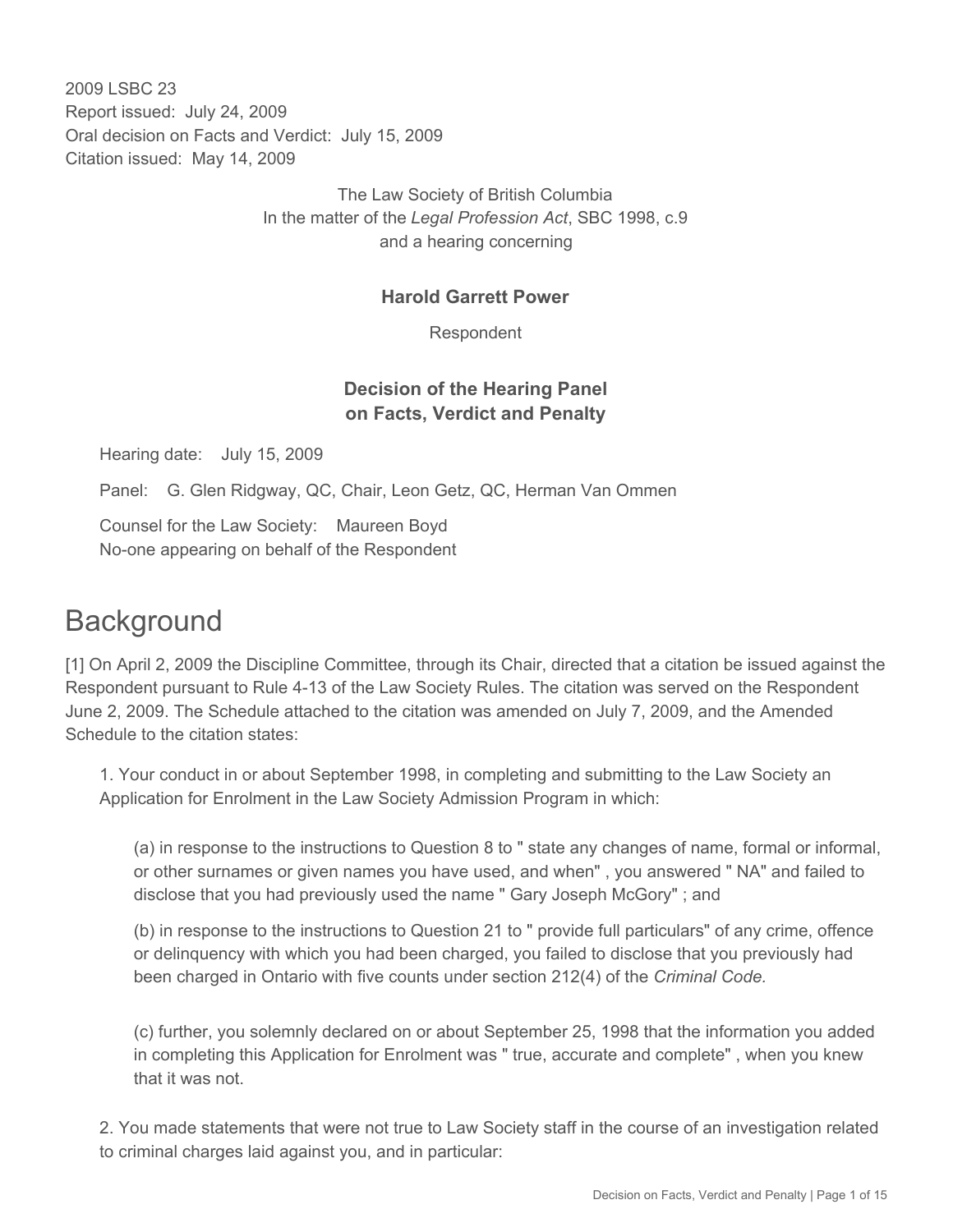(a) by email sent October 3, 2008 you wrote that " I deny that I failed to correctly answer question 8 and the subsequent follow up #21" ;

(b) by email sent October 21, 2008, you wrote that " I have not used any other name than Harold "Garrett' Power" ;

(c) by email sent November 14, 2008, you wrote that " I have never been charged or convicted of any offences under the Criminal Code of Canada" ;

which statements you knew were not true when you made them.

[2] On May 19, 2009 the Respondent wrote to the Law Society stating:

Effective immediately I am withdrawing as a member of the Law Society and ceasing the practice of law.

[3] On June 5, 2009 the Respondent sent an email to the Law Society stating:

I do not intend to contest this citation so prepare an agreed statement of facts based on my trial testimony. I have already resigned from the Law Society so I don't see the point of any hearings.

[4] The Respondent was provided with a form of Agreed Statement of Facts, but did not respond. The Respondent did not appear at the scheduled hearing on July 15, 2009. The Panel decided to proceed in his absence pursuant to Section 42(2) of the *Legal Profession Act*, SBC 1998, c.9, on proof that the notice of hearing had been served on him.

[5] The Law Society called two witnesses, Lesley Small, Manager of Credentials and Licensing, and Andrea Brownstone, Manager, Professional Conduct. In addition, the Law Society tendered various exhibits including the transcripts of the Respondent's evidence given in criminal proceedings against him during hearings held February 9, 2009 and March 27, 2009.

[6] At the conclusion of the Law Society's case, the Panel gave brief oral reasons. The Panel found that the Law Society had proven all of the allegations set out in the Amended Schedule to the citation on a balance of probabilities, and further found that such conduct constituted conduct unbecoming a lawyer. The Panel reserved the right to give more detailed reasons in writing. These are those reasons.

## **Evidence**

[7] The Respondent was born on January 14, 1957 in St. John's, Newfoundland. His birth mother was Florence Power. The Respondent believes his biological father was Harold McGory. They were not married at the time of his birth. His mother put him up for adoption and placed him in an orphanage in the Mary Queen of Peace Parish, which was associated with the Mount Cashel Orphanage. His legal name at birth was Harold Garrett Power.

[8] After the Respondent was in the orphanage for a period of time, his aunt and uncle, Gordon and Dorothy McGory took him from the orphanage in an informal manner. He was not formally adopted. They gave him the name Gary Joseph McGory, but did not change his name legally.

[9] The Respondent was not aware of these facts until he was in his early 30s. He learned of them from Dorothy McGory when he made inquiries about his birth certificate in order to travel to the United States. He had at that time the normal identification such as driver's licence and social insurance card in the name of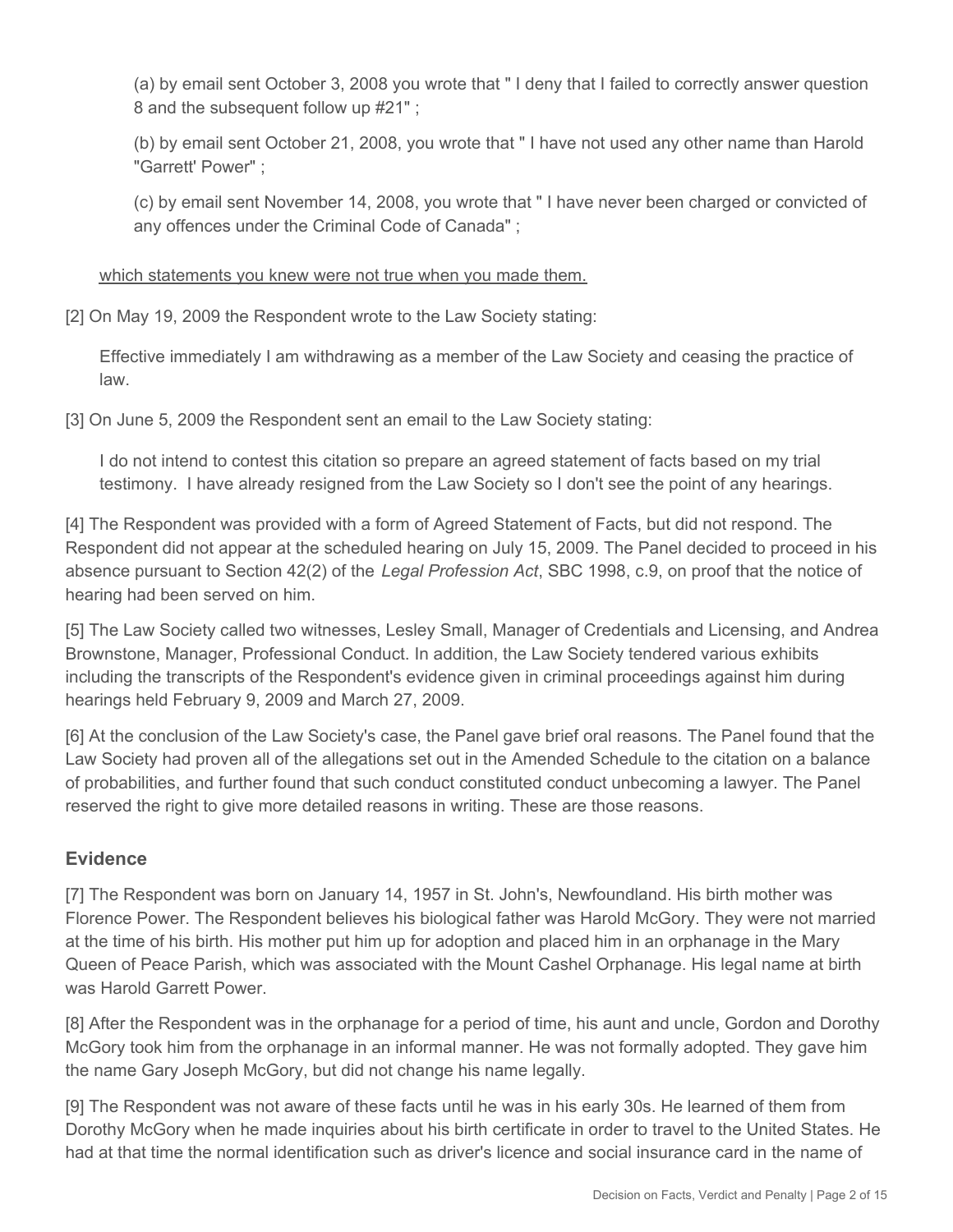Gary Joseph McGory. Upon learning about his true name, he acquired a birth certificate in the name of Harold Garrett Power. Subsequently he used the name Power for some purposes and McGory for other purposes.

[10] In 1990 the Respondent used the name Power to obtain a Declaration of Bankruptcy. Between 1992 and 1994 the Respondent attended the University of Western Ontario under the name Power.

[11] In May 1994 the Respondent was arrested in Toronto in respect of a warrant issued in the name of Gary Joseph McGory and was charged with five counts under Section 212(4) of the *Criminal Code* with obtaining, for consideration, the sexual services of a person under 18 years. These charges concerned conduct during the period from 1988 to 1993. He was subsequently committed to trial on three of those counts. He did not advise the police or Crown Counsel that his legal name was Harold Garrett Power.

[12] In the fall of 1994, the Respondent began attending law school at the University of Toronto under the name of Power. He obtained his LLB in April, 1997. In April 1998 he attended the trial of the criminal charges under the name of McGory in London, Ontario and was acquitted.

[13] In September 1998, the Respondent applied to the Law Society of British Columbia under the name Harold Garrett Power for enrolment in the Law Society Admission Program. In the application form:

(a) Question 8 states: State any changes of name, formal or informal, or other surnames or given names you have used, and when?

The Respondent answered: " N/A" .

(b) Question 21 states: Have you ever been charged, in Canada or elsewhere, with any crime, offence or delinquency under a statute or ordinance? If yes, please provide full particulars on a separate sheet including applicable dates, places, nature of acts or offences, penalties and pardons.

The Respondent answered " Yes" by ticking the appropriate box and added an addendum to his application which stated:

Good Character - Question 21

| <b>Offence</b>          | <b>Place</b> | Date             | <b>Disposition</b> |
|-------------------------|--------------|------------------|--------------------|
| Parking meter violation | Vancouver    | <b>July 1997</b> | Fine               |
| Speeding violation      | Vancouver    | 1990             | Fine               |
| Illegal left turn       | Vancouver    | 1983 or 1984     | Fine               |

[14] In a prominent box at the beginning of the application form, it states:

This application form must be completed fully and precisely, and the declaration must be sworn before a Notary Public or a commissioner ..."

[15] The Respondent signed a Declaration of Applicant as follows: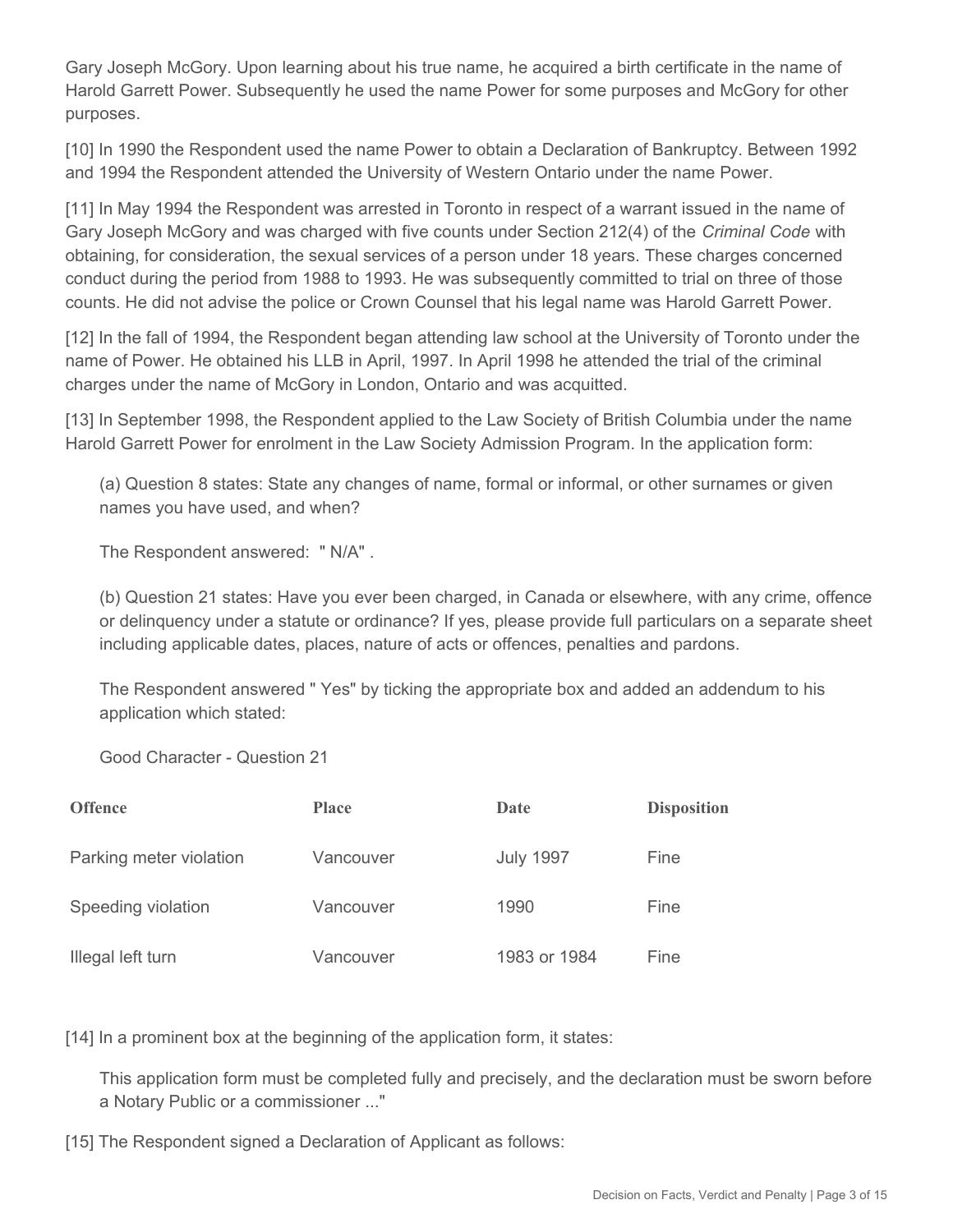I, Harold Garrett Power, DO SOLEMNLY DECLARE THAT:

1. I am the applicant described in this application for enrolment;

2. I have personal knowledge of the information I have added in completing this Application for Enrolment, and that the information is true, accurate and complete;

and I make this solemn declaration conscientiously believing it to be true and knowing that it has the same legal force and effect as if made under oath.

[16] In 2007, criminal charges were brought against the Respondent in British Columbia. He was charged with one count of sexual exploitation of a minor under s. 153(1)(a) of the *Criminal Code*.

[17] The Respondent gave the following evidence with respect to his application to the Law Society at his trial of the B.C. criminal charges on March 27, 2009:

Q All right. And you read this document [the Law Society Application Form] before completing it and signing it -

A Yes.

Q And is that all your handwriting?

A Yes, it is.

Q All right. And then number 8 it says [as read in]:

State any changes of name, formal or informal, or other surnames or given names you have used and when.

And the initials " N/A" appear on those lines; is that correct?

A That's correct.

Q All right. And that's your writing, the N/A?

A It is.

Q All right. So you did not disclose that you had, for years, and up until five months previously in Ontario, used the name Gary Joseph McGory?

A No, I didn't disclose it.

Q Okay. Why is that?

A Basically because I was using the name Gary Joseph McGory, I think, illegally. I never had any legal use to being able to be using it. And I was concerned that my application for the Law Society would be complicated by that admission.

Q But you had used the name for years in Ontario in legal proceedings?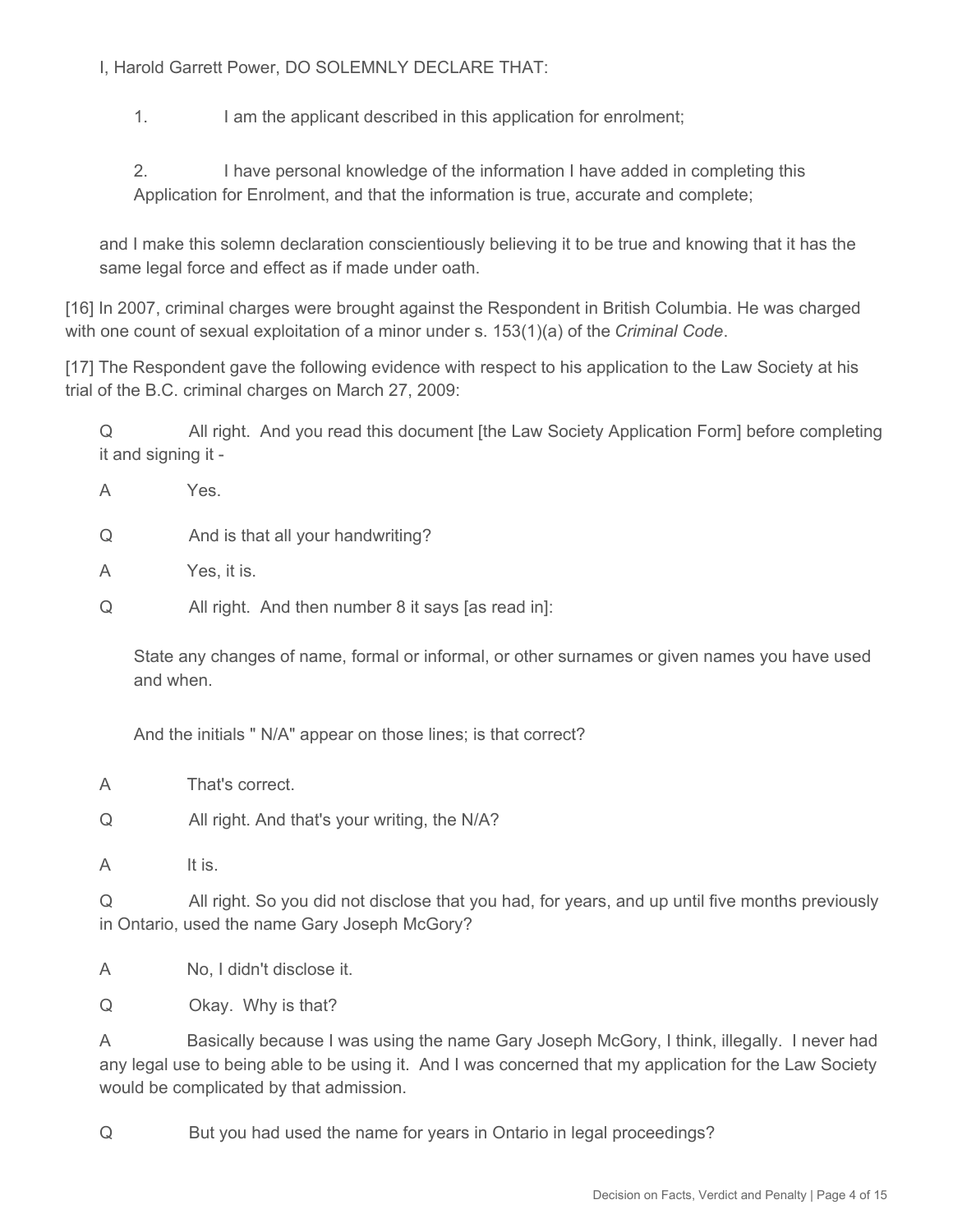A I didn't ? as I indicated previously, I didn't choose to use that name. They ? that was the name that I was charged under and ? but yes, the answer is yes, ma'am.

Q All right. And I'm going to suggest to you that another reasonable, predictable result of putting down Gary McGory would be that the Law Society would find out that you had been before the courts in Ontario for years on the charges that were before Mr. Justice Hawken months earlier?

A True. And they would also have found out that I was acquitted on them. But they were embarrassing charges, nonetheless.

Q All right. If you turn to what is page 9 of the fax, up in the right-hand corner, number 21 under the heading, " Good Character."

Q The question is, [as read in]:

Now, you clearly knew what the word charged meant? Right. And that's your tick?

A Yes, it is.

Q And you understood the difference, having gone to law school, having gone through a preliminary inquiry and having gone through a trial, the difference between being charged, convicted and acquitted, right?

A Yes.

Q Right. And the question 21 then says [as read in]:

If yes, please provide full particulars on a separate sheet including applicable dates, places, nature of acts or offences, penalties and pardons.

Q All right. So when we go to page 12, your prepared page, under the heading, " Good Character," question 21, you have three offences listed, one relating to a parking meter violation, one relating to a speeding violation, one relating to an illegal left turn. Right?

A Yes.

Q And you have no disclosure of any of the charges from Ontario in this document?

A No, I don't.

Q All right. So this document is false by its lack?

A Yes.

Q No, I'm actually asking you why you didn't disclose the name McGory and why you didn't disclose the charges.

A I was embarrassed about the nature of the charges and I was also a little concerned about my use of a different name prior to applying for law school and applying to - applying for enrolment in the Law Society.

A Yes.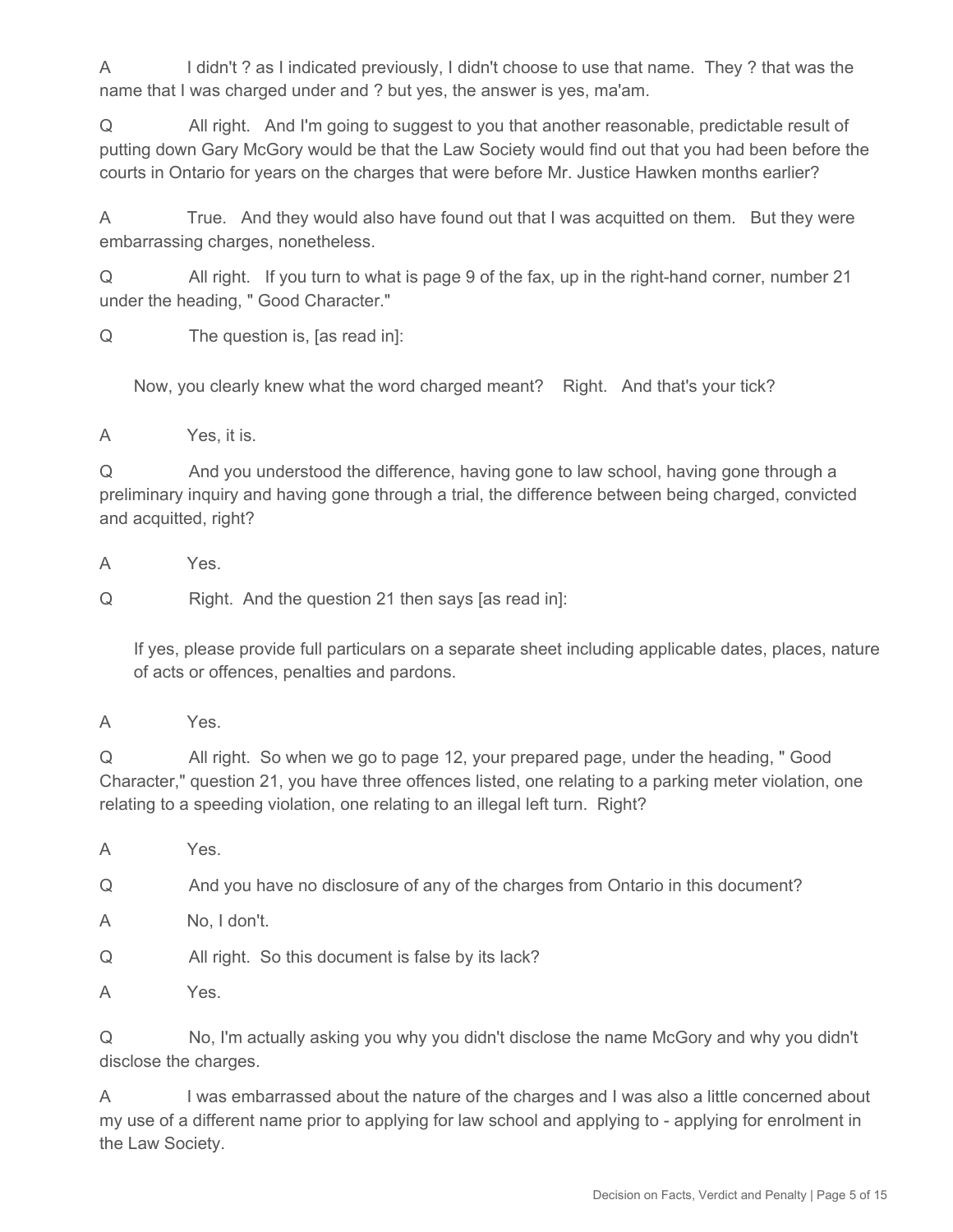Q So as a result of the potential embarrassment, you lied?

A Yes. I also felt that because I was acquitted, that that had some bearing on it.

Q Well, you knew it had no bearing on the issue of whether or not you'd been charged with a criminal offence, right?

A Correct.

Q Right. The fact is, you had been charged with criminal offences?

A Correct.

Q And you lied to -

A I think we've established that, yes.

Q Yes, all right. And you, in fact, practised law in BC for a decade before the charges were discovered?

A Yes.

Q Yes. And you swore a declaration and this is found at page 10 of the fax numbering. And this is a declaration that you made to your then principal, Peter Kendall; is that correct?

A Yes, I believe so.

Q And ?

A On page 10. Go ahead, yes.

Q Reading the box headed, " Declaration of Applicant," it says [as read in]:

I, Harold Garrett Power do solemnly declare that:

(1) I am the applicant described in this application for enrolment and;

(2) have personal knowledge of the information I have added in completing this application for enrolment and that the information is true, accurate and complete.

Right?

- A Yes.
- Q And [as read in]:

I make this solemn declaration conscientiously believing it to be true and knowing that it has the same legal force and effect as if made under oath.

A Correct.

Q All right. And when you swore that declaration, made that declaration, you knew that, in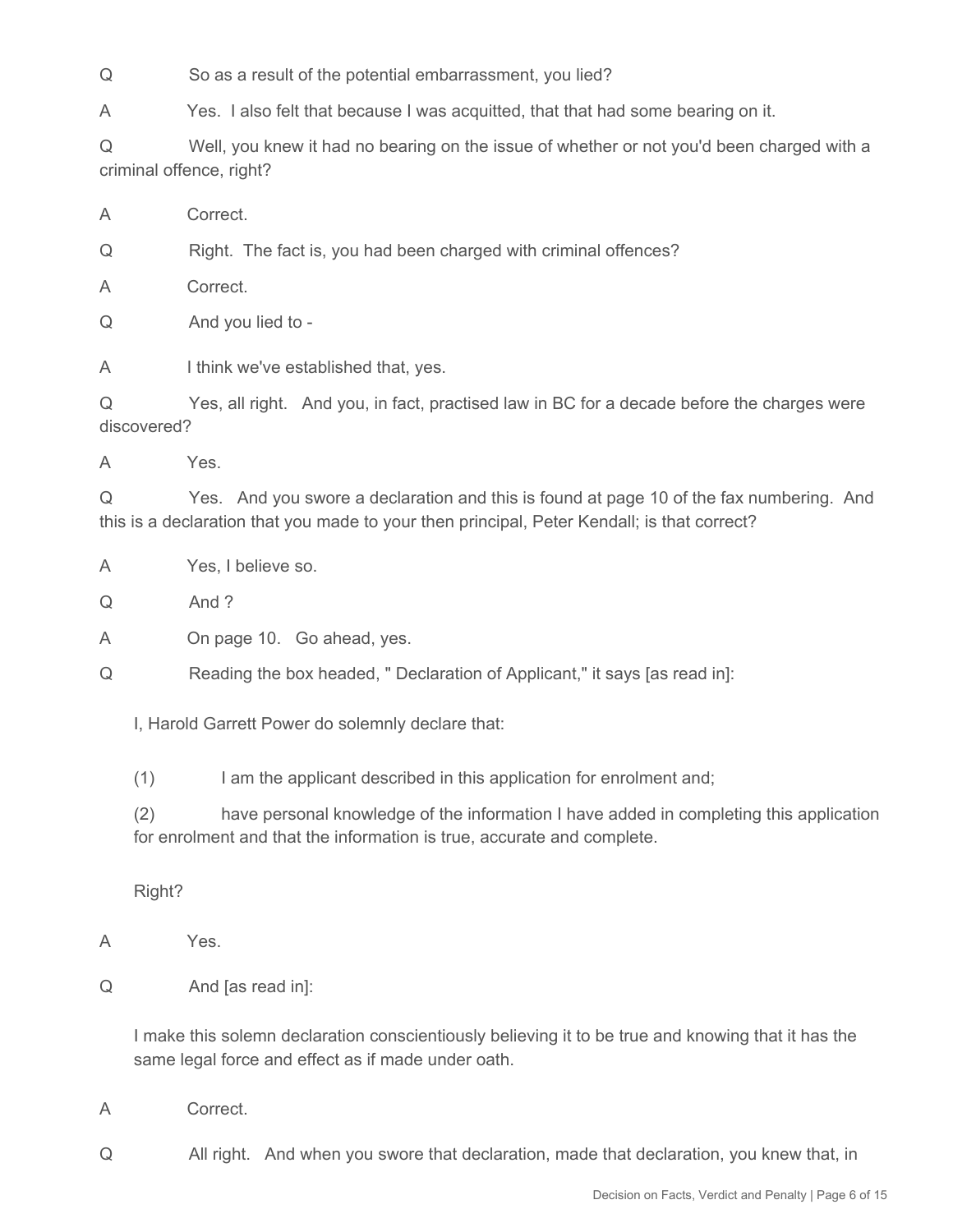fact, the information wasn't true, accurate and complete, right?

A True.

Q All right. And you didn't tell your principal that?

A No.

Q No. And you ? you've practised criminal law mostly since your call to the bar in British Columbia; is that correct?

A Mostly, yes.

Q All right. And you are aware that perjury includes lying under oath when swearing an affidavit?

- A Yes.
- Q Did you ever -
- A I believe so.
- Q Sorry?
- A I believe so.

Q All right. Did you ever go back to the Law Society and correct them, tell them the truth?

A No, I did not.

[18] In 2007 as a result of the criminal charges being brought against the Respondent, the Law Society became aware that the Respondent had previously used the name McGory and had previously been charged with criminal offences.

[19] By letter dated September 25, 2007, the Law Society wrote to the Respondent asking him to explain his failure to disclose the Ontario criminal charges and his prior use of the name McGory. After several exchanges of emails in which the Respondent requested an abeyance of the investigation pending his criminal trial, in an email sent October 3, 2008, the Respondent stated:

I deny that I failed to correctly answer Question 8 and subsequent follow-up, #21.

[20] By letter dated October 8, 2008, the Law Society wrote to the Respondent as follows:

I would like to clarify your response. Please advise if you have *ever* used the name Gary Joseph McGory, or any name other than Harold Garrett Power. Please provide me with a copy of your birth certificate. Also, are you stating that you were never *charged* in Ontario under the Criminal Code?

[emphasis in original]

[21] The Respondent replied by email sent October 21, 2008 as follows:

I have never been convicted of any crime in Canada or any other country in any name. I have not used any other name than Harold " Garrett" Power ...

[22] On November 5, 2008, the Law Society further wrote to the Respondent stating: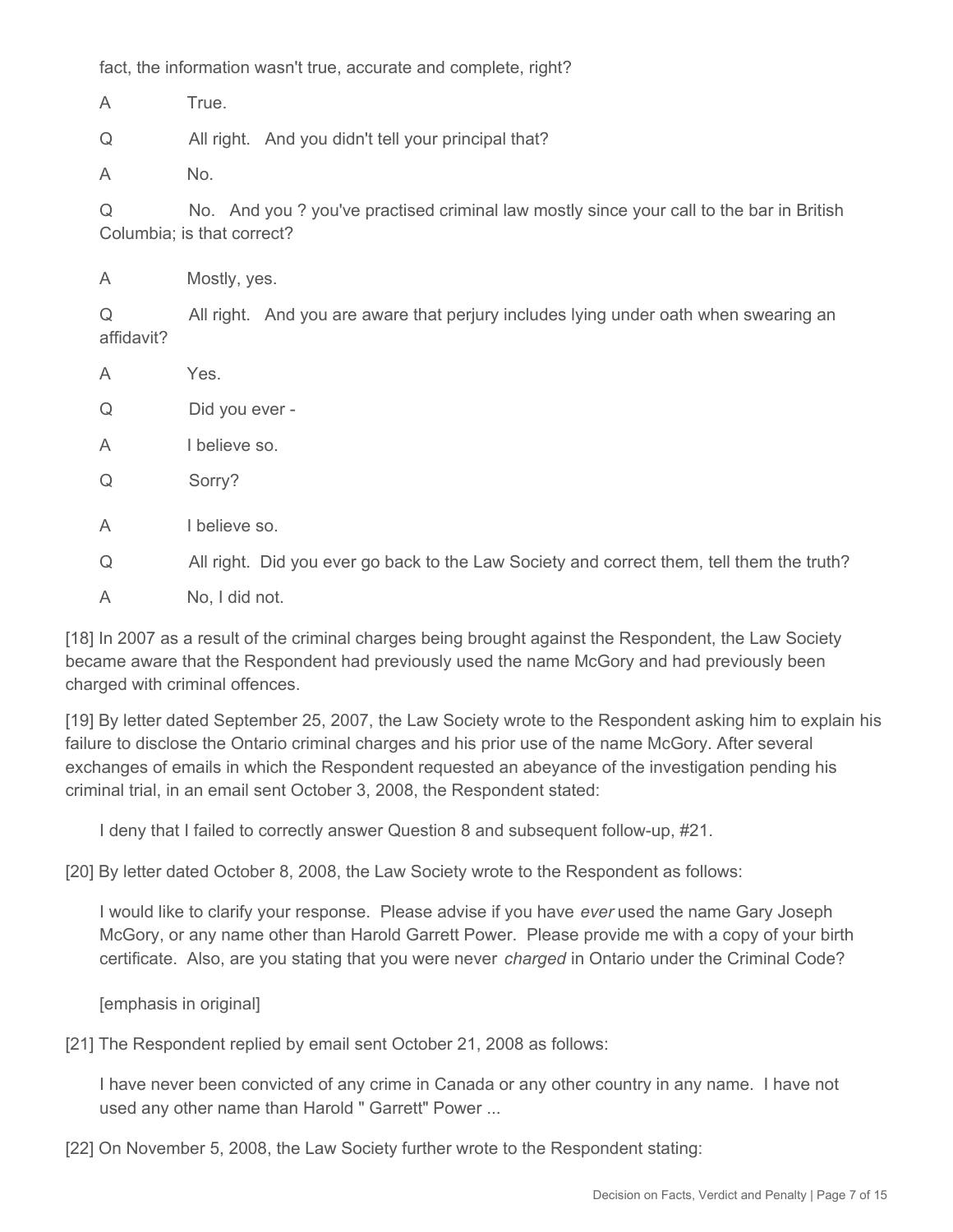You also stated that you have not been convicted of any crime. The question which I have repeatedly asked you is whether you have been *charged*. Please respond immediately.

[emphasis in original]

[23] The Respondent replied by an email sent November 14, 2008 in which he stated:

I have never been charged or convicted of any offences under the *Criminal Code of Canada*.

#### **Findings**

[24] We find that all of the allegations in the Amended Schedule to the citation have been proven on a balance of probabilities.

[25] It is now recognized that the standard of proof is the civil standard set out by the Supreme Court of Canada in *F.H. v. McDougall*, 2008 SCC 53, and adopted by Law Society hearing panels in *Law Society of BC v. Schauble*, 2009 LSBC 1 and *Law Society of BC v. Lawyer 9*, 2009 LSBC 19.

[26] We find that the Respondent knowingly and intentionally failed to disclose his prior use of the name McGory.

[27] The Respondent, knowing that question #21 of the application required him to disclose charges, as distinct from convictions, failed to disclose the Ontario charges.

[28] The Respondent, knowing his application was not true and complete, falsely declared that it was.

[29] When questioned by the Law Society about these matters in 2008, the Respondent lied on three separate occasions in response to clear and direct questions from Law Society staff.

#### **Verdict**

[30] Once we find the allegations are proven, we must decide, pursuant to s. 38(4)(b) whether, by reason of those facts, the Respondent has committed any of the following:

- (a) professional misconduct;
- (b) conduct unbecoming a lawyer;
- (c) a breach of the *Act* or the rules; or
- (d) incompetent performance of duties undertaken in the capacity of a lawyer.

[31] We find that the Respondent committed conduct unbecoming a lawyer.

- [32] " Conduct unbecoming a lawyer" is defined in section 1 of the *Legal Profession Act*, as including:
	- ... a matter, conduct or thing that is considered, in the judgment of the benchers or a panel,
		- (a) to be contrary to the best interest of the public or of the legal profession, or
		- (b) to harm the standing of the legal profession.

[33] In *Law Society of BC v. Berge*, 2005 LSBC 28 (upheld on Review 2007 LSBC 07), the hearing panel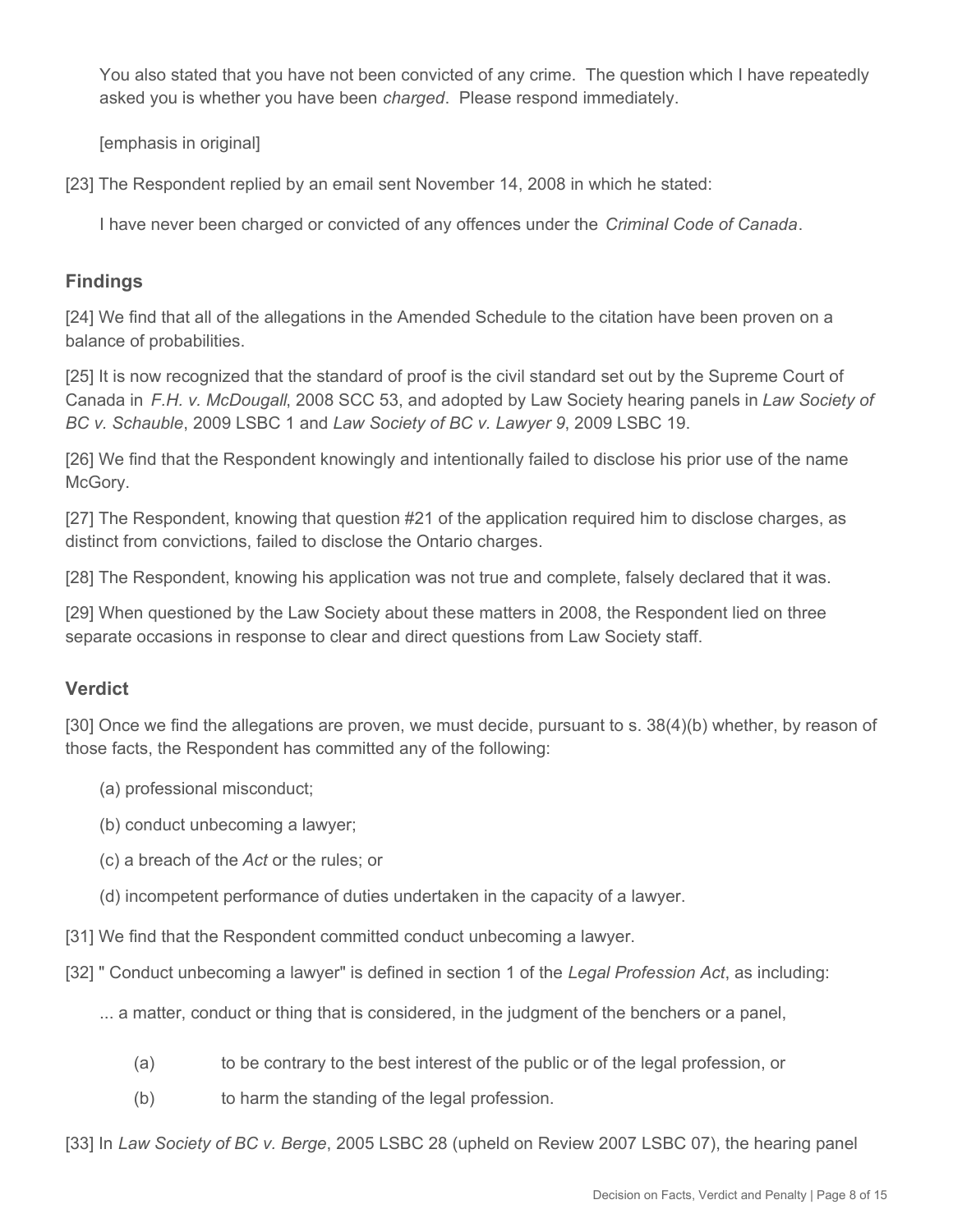cited with approval the " useful working distinction" between professional misconduct and conduct unbecoming that was set out in *Law Society of BC v. Watt*, [2001] LSBC 16 at p. 3, in which the panel stated, at para. [77]:

In this case the Benchers are dealing with conduct unbecoming a member of the Law Society of British Columbia. We adopt as a useful working distinction that professional misconduct refers to conduct occurring in the course of a lawyer's practice while conduct unbecoming refers to conduct in the lawyer's private life.

[34] Two prior panels have determined that providing false answers in an application for admission constitutes conduct unbecoming.

*Law Society of BC v. Karlsson*, 2009 LSBC 03 and *Law Society of BC v. Carr-Harris*, [2002] LSBC 22

[35] Although the false answers given in respect to the investigation in 2008 occurred while the Respondent was a member of Law Society, they were given in connection with his earlier application. Because the Respondent was a member at the time, this conduct could also be characterized as professional misconduct, but it is unnecessary for this Panel to decide that point.

[36] Dishonesty in connection with an application for admission as a member of the Law Society is a serious matter. Admission to the profession is a privilege and requires the applicant to show that he or she is of good character. Integrity is a fundamental quality of a member of the profession. This requires a person to act in the utmost good faith with respect to the governing body of the legal profession.

[37] In *Law Society of BC v. Karlsson*, the panel commented at paragraph [7] as follows:

The practice of law is based on honesty. The profession could not function at all if judges, other lawyers, and members of the public could not rely on the honesty of lawyers. Anything that undermines the trust that society places on lawyers is a serious blow to the entire profession. This Panel regards dishonesty as one of the most serious forms of conduct unbecoming or professional misconduct. The agreed upon suspension is, therefore, warranted.

[38] There is no question that lying to the Law Society in the application by which one becomes a member is contrary to the best interests of the public and the legal profession. So too is lying about those falsehoods in connection with an investigation into that conduct.

# **Hearing on Penalty**

[39] By oral reasons given July 15, 2009, this Panel found the Law Society had proven, on a balance of probabilities, that the Respondent committed all the conduct alleged in the Amended Schedule to the citation.

[40] This Panel also found on July 15, 2009 that the Respondent had committed conduct unbecoming a lawyer.

[41] The penalty phase of the hearing proceeded on July 15, 2009, pursuant to Rule 4.35(1.1) of the Law Society Rules after the Panel's reasons on Facts and Verdict were given orally. The Respondent was advised in writing by letter dated July 7, 2009 that this might occur. He was also advised that the Law Society would be seeking a penalty of disbarment. Notwithstanding this notice, he did not appear at the hearing on July 15, 2009, which proceeded in his absence.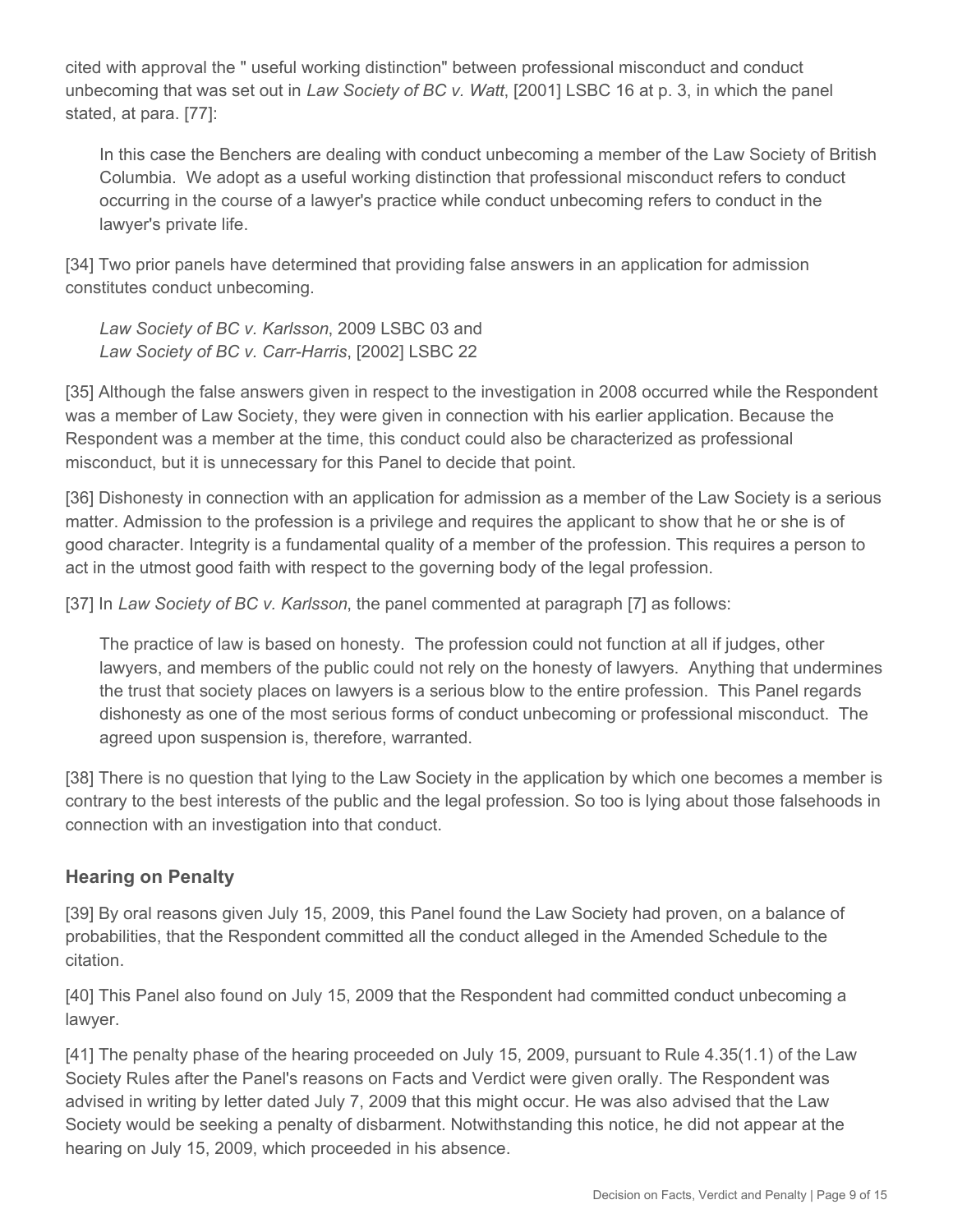[42] As noted in our reasons on Fact and Verdict, the Respondent is no longer a member of the Law Society, having resigned on May 19, 2009.

[43] The definition of " lawyer" in the *Legal Profession Act*, among other things, makes former members of the Law Society subject to the provisions of Part 4 of the *Act*, which deals with Discipline.

[44] Once a Panel has made an adverse determination under s. 38(3) of the *Legal Profession Act* and a finding of conduct unbecoming under s. 38(4), the Panel must then, under s. 38(5), do one or more of the following:

- (a) reprimand the respondent;
- (b) fine the respondent an amount not exceeding \$20,000;
- (c) impose conditions on the respondent's practice;
- (d) suspend the respondent from the practice of law; ...
- (e) disbar the respondent;
- (f) require the respondent to do one or more of the following:
	- (i) complete a remedial program;
	- (ii) appear before a Board of Examiners to satisfy them that he or she is competent;

(iii) appear before a Board of Examiners to satisfy them that he or she is not adversely affected by disability or dependency on drugs or alcohol;

(iv) practise law only as a partner employee or associate of one or more other lawyers;

(g) prohibit a respondent who is not a member but who is permitted to practise law under a rule made under s. 16(2)(a) or 17(1)(a) from practising law in British Columbia indefinitely or for a specified period of time.

[45] Although it may appear odd that a Panel may suspend or disbar a non-member, the *Act* requires that it be done if that is the appropriate penalty.

[46] When imposing a penalty appropriate to the circumstances, a panel sends an important message to lawyers as well as to the public that such conduct is deserving of that kind of penalty. Such orders also have a practical effect. If a lawyer who has been disbarred applies for reinstatement a credentials hearing must be held (Rule 2-52(6)). A lawyer who is suspended or who has been disbarred may not perform legal services, even for free, for anyone ( *Legal Profession Act*, s. 15(3)).

[47] The Panel has decided to impose the penalty that would be appropriate if the Respondent were still a member.

[48] In *Law Society of BC v. Ogilvie,* [1999] LSBC 17, the hearing panel commented on the primary focus of disciplinary proceedings, as follows (at para. 9):

Given that the primary focus of the *Legal Profession Act* is the protection of the public interest, it follows that the sentencing process must ensure that the public is protected from acts of professional misconduct. Section 38 of the *Act* sets forth the range of penalties, from reprimand to disbarment, from which a panel must choose following a finding of misconduct. In determining an appropriate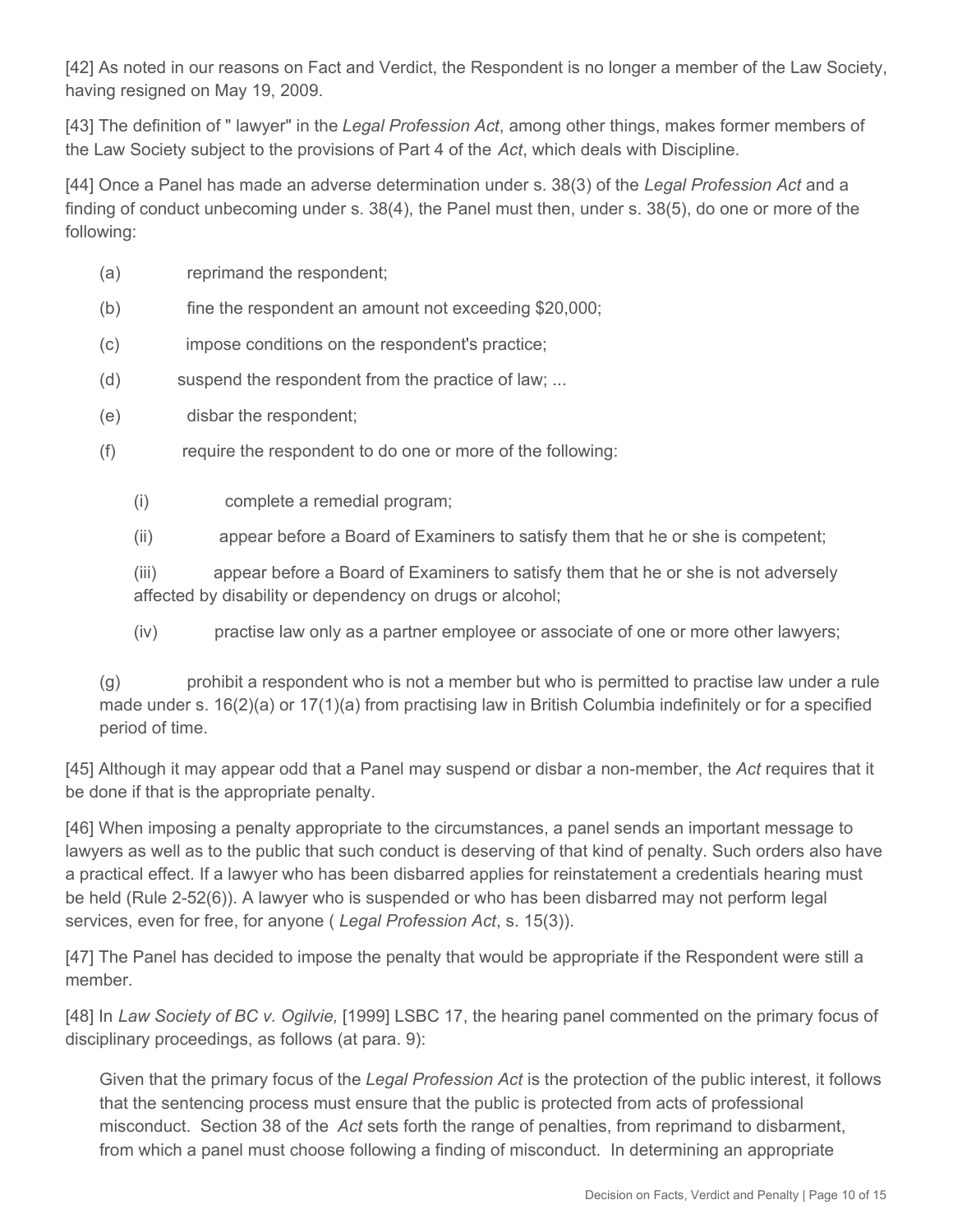penalty, the panel must consider what steps might be necessary to ensure that the public is protected, while also taking into account the risk of allowing the respondent to continue in practice.

[49] The panel then set out a non-exhaustive list of factors to be considered in assessing penalty at para. 10:

- (a) the nature and gravity of the conduct proven;
- (b) the age and experience of the respondent;
- (c) the previous character of the respondent, including details of prior discipline;
- (d) the impact upon the victim;
- (e) the advantage gained, or to be gained, by the respondent;
- (f) the number of times the offending conduct occurred;

(g) whether the respondent has acknowledged the misconduct and taken steps to disclose and redress the wrong and the presence or absence of other mitigating circumstances;

- (h) the possibility of remediating or rehabilitating the respondent;
- (i) the impact upon the respondent of criminal or other sanctions or penalties;
- (j) the impact of the proposed penalty on the respondent;
- (k) the need for specific and general deterrence;
- (l) the need to ensure the public's confidence in the integrity of the profession; and
- (m) the range of penalties imposed in similar cases.

[50] The panel further observed (para. 19) that:

The public must have confidence in the ability of the Law Society to regulate and supervise the conduct of its members. It is only by the maintenance of such confidence in the integrity of the profession that the self-regulatory role of the Law Society can be justified and maintained.

## **Nature and Gravity of the Offence**

[51] Dishonesty in connection with an application for admission to the profession is a very serious matter. One of the purposes of such an application and a prerequisite to becoming a member, is that the applicant show that he or she is of good character.

[52] The Respondent chose to lie under oath in order to prevent the Law Society from becoming aware of the Ontario criminal charges and the conduct underlying those charges. He also chose to hide his true identity. The Respondent had lived almost his entire life under the name McGory, but he lied to ensure the Law Society did not become aware of that fact. It is significant that the Respondent acknowledged that he knew that swearing a false declaration in the application constituted perjury.

[53] A significant aggravating factor is that, having succeeded in becoming a member through his false application, the Respondent lied on three separate occasions in order to conceal his previous dishonesty.

[54] Candour and good faith are required of members in their dealings with the Law Society. This is also a fundamental requirement that affects the ability of the Law Society to effectively govern its members.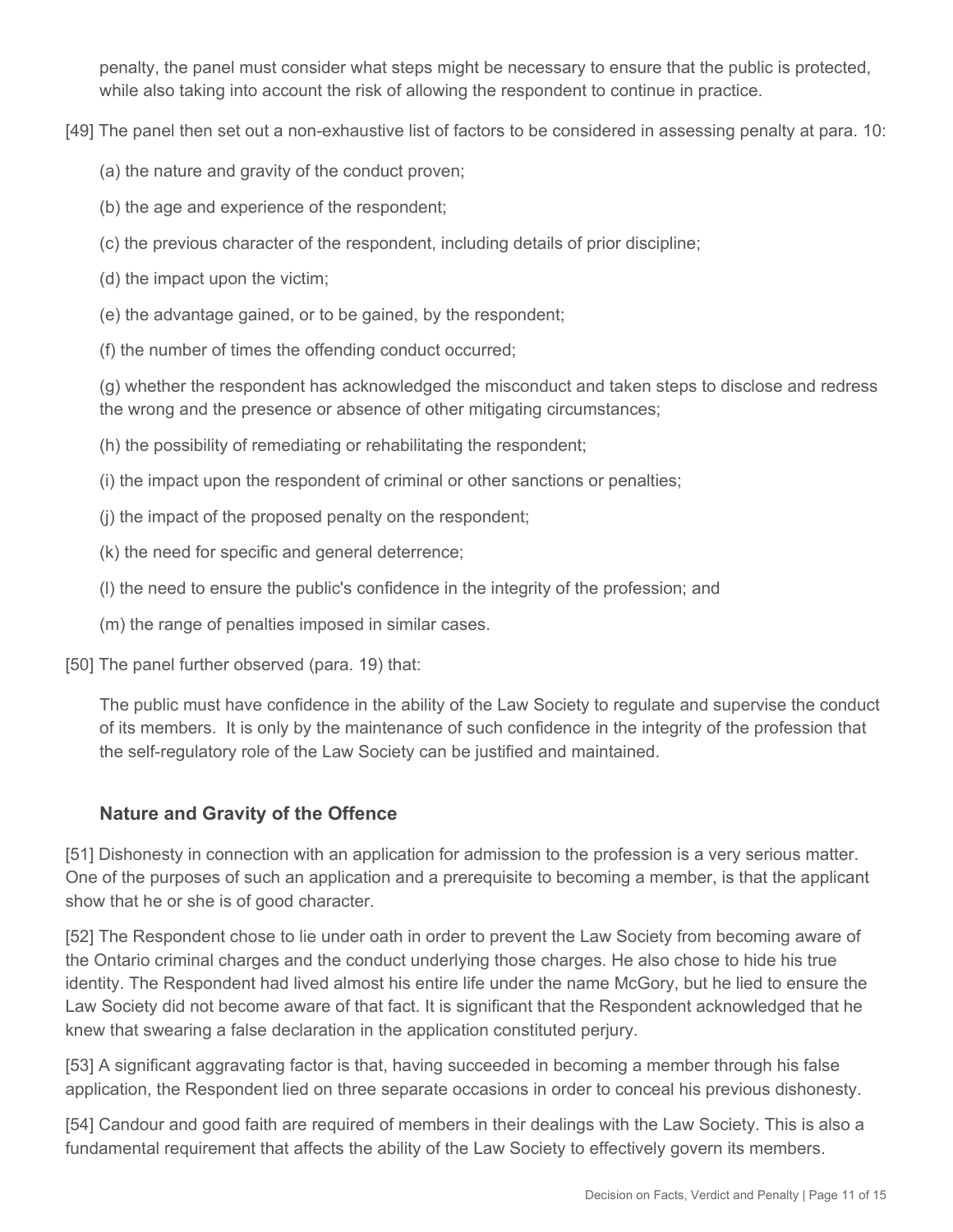## **Age and Experience - Previous Disciplinary Record**

[55] The Respondent was 41 years of age when he applied. He practised criminal law in British Columbia for about 10 years without any disciplinary issues.

# **Advantage Gained - Number of Times the Offending Conduct Occurred**

[56] Through his false application the Respondent gained membership into the Law Society. The Respondent lied because he was concerned that the Law Society would find out about the Ontario criminal charges. Although he was acquitted, the Respondent feared that disclosure of those facts would affect his application.

[57] Although he knew he committed perjury in his application, the Respondent failed to bring this to the attention of the Law Society. He compounded this falsehood by lying on three separate occasions in 2008 in responding to specific and direct questions concerning his name and the criminal charges put to him by the Law Society.

## **Acknowledgement of Wrongdoing and Possibility of Rehabilitation**

[58] The only acknowledgement that the Respondent has given concerning the wrongfulness of his conduct is his resignation and the suggestion that he would admit his wrongful conduct by an agreed statement of facts. He did not respond to the agreed statement of facts submitted to him. In these communications he failed to express any remorse and failed to apologize for his wrongful conduct.

[59] This Panel has no evidence on which it could find in favour of the Respondent that there is any likelihood of rehabilitation.

## **Impact of Proposed Penalty**

[60] In *McOuat v. Law Society of BC* (1993), 78 BCLR (2d) 106 (CA), the Court quoted at para. 6 with approval the following passage from the hearing panel decision:

The demands placed upon a lawyer by the calling of barrister and solicitor are numerous and weighty and " fitness" implies possession of those qualities of character to deal with the demands properly. The qualities cannot be exhaustively listed but among them must be found a commitment to speak the truth no matter what the personal cost, resolve to place the client's interest first and never expose the client to risk of avoidable loss and trustworthiness in handling the money of a client.

[61] The requirement that a lawyer be trustworthy and a person of integrity is fundamental to the proper performance of legal services. The *Code of Professional Conduct* published by the Canadian Bar Association recognizes this requirement in Chapter 1, which states in the commentary related to the discharge of duties with integrity that:

Integrity is the fundamental quality of any person who seeks to practise as a member of the legal profession. *If the client is in any doubt about the lawyer's trustworthiness, the essential element in the lawyer-client relationship will be missing*. If personal integrity is lacking the lawyer's usefulness to the client and reputation within the profession will be destroyed regardless of how competent the lawyer may be.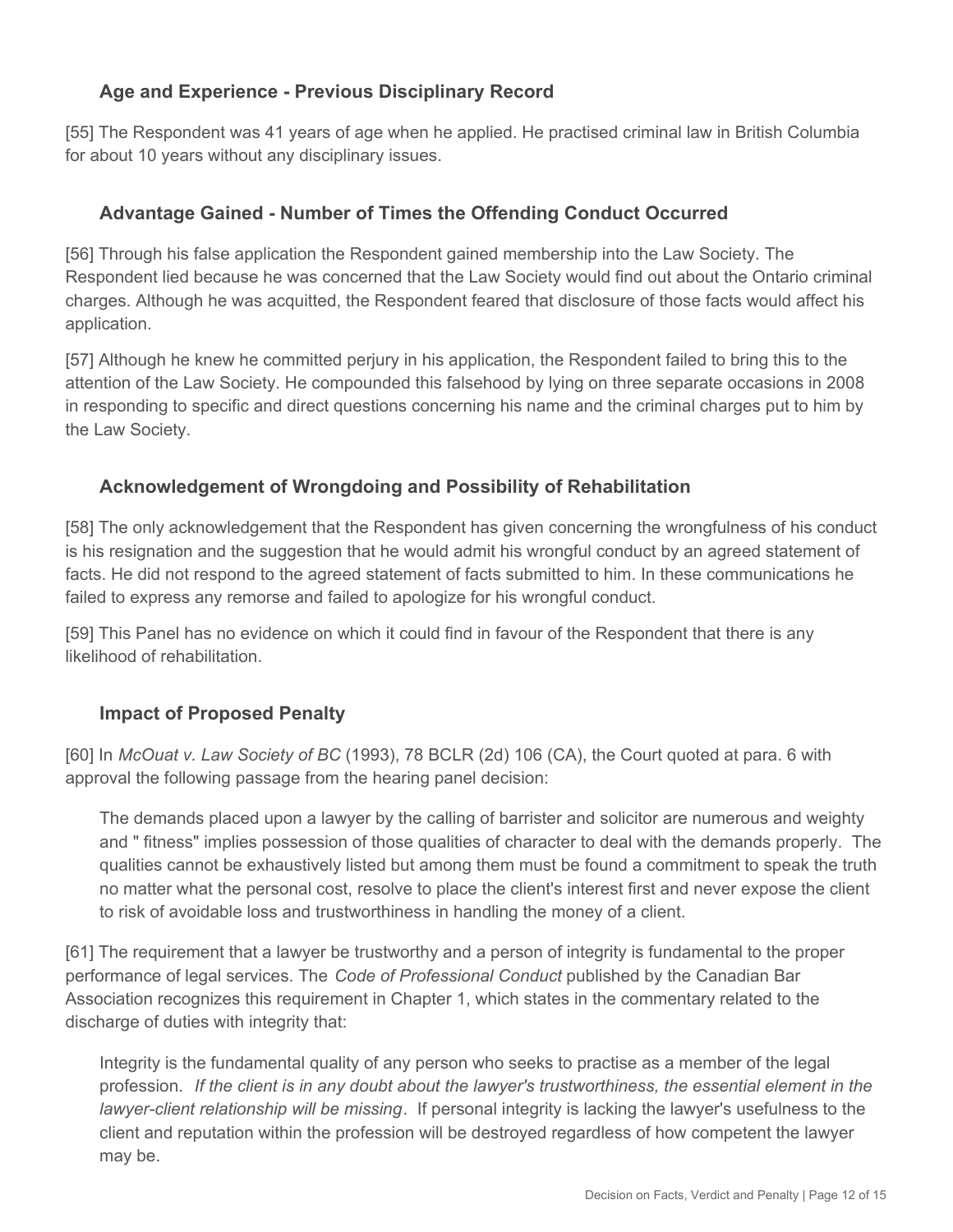[emphasis added]

[62] Further, in *Law Society of BC v. Karlsson* (*supra*), the panel observed (at para. [7]) that:

The practice of law is based on honesty. The profession could not function at all if judges, other lawyers, and members of the public could not rely on the honesty of lawyers. Anything that undermines the trust that society places on lawyers is a serious blow to the entire profession. This Panel regards dishonesty as one of the most serious forms of conduct unbecoming or professional misconduct.

[63] The Alberta Court of Appeal also considered the role of integrity in the legal profession in *Adams v. Law Society of Alberta*, 2000 ABCA 240, in which the appellant lawyer sought to have the Court of Appeal set aside his disbarment. The Court of Appeal commented (at para. 8 to 11):

Although arising in a different context, the Supreme Court of Canada made some relevant statements regarding the importance of the integrity of lawyers and the legal profession in *Hill v. Church of Scientology of Toronto*, [1995] 2 S.C.R. 1130. At 1178, Cory, J. said:

The reputation of a lawyer is of paramount importance to clients, to other members of the profession and to the judiciary. A lawyer's practice is founded and maintained upon the basis of a good reputation for professional integrity and trustworthiness. It is the cornerstone of a lawyer's professional life. Even if endowed with outstanding talent and indefatigable diligence, a lawyer cannot survive without a good reputation.

... Historians may question the origin and the history of the oft-repeated statements about the honour and integrity of the legal profession, *but it cannot be denied that the relationship of solicitor and client is founded on trust* . That fundamental trust is precisely why persons can and do confidently bring their most intimate problems and all manner of matters great or small to their lawyers. That is an overarching trust that the profession and each member of the profession accepts. Indeed, it is the very foundation of the profession and governs the relationships and services that are rendered. While it may be difficult to measure with precision the harm that a lawyer's misconduct may have on the reputation of the profession, there can be little doubt that public confidence in the administration of justice and trust in the legal professional will be eroded by the disreputable conduct of an individual lawyer.

It is therefore erroneous to suggest that in professional disciplinary matters, the range of sanctions may be compared to penal sentences and to suggest that only the most serious misconduct by the most serious offenders warrants disbarment. Indeed, that proposition has been rejected in criminal cases for the same reasons it should be rejected here. It will always be possible to find someone whose circumstances and conduct are more egregious than the case under consideration. *Disbarment is but one disciplinary option available from a range of sanctions and as such, it is not reserved for only the very worst conduct engaged in by the very worst lawyers.*

#### [emphasis added]

[64] This recognition of the need for a severe sanction when the integrity of the profession is harmed in a fundamental way is also found in the often-cited case of *Bolton v. Law Society*, [1994] 2 All E.R. 486 (C.A.), in which the Court of Appeal commented that:

It is required of lawyers practising in this country that they should discharge their professional duties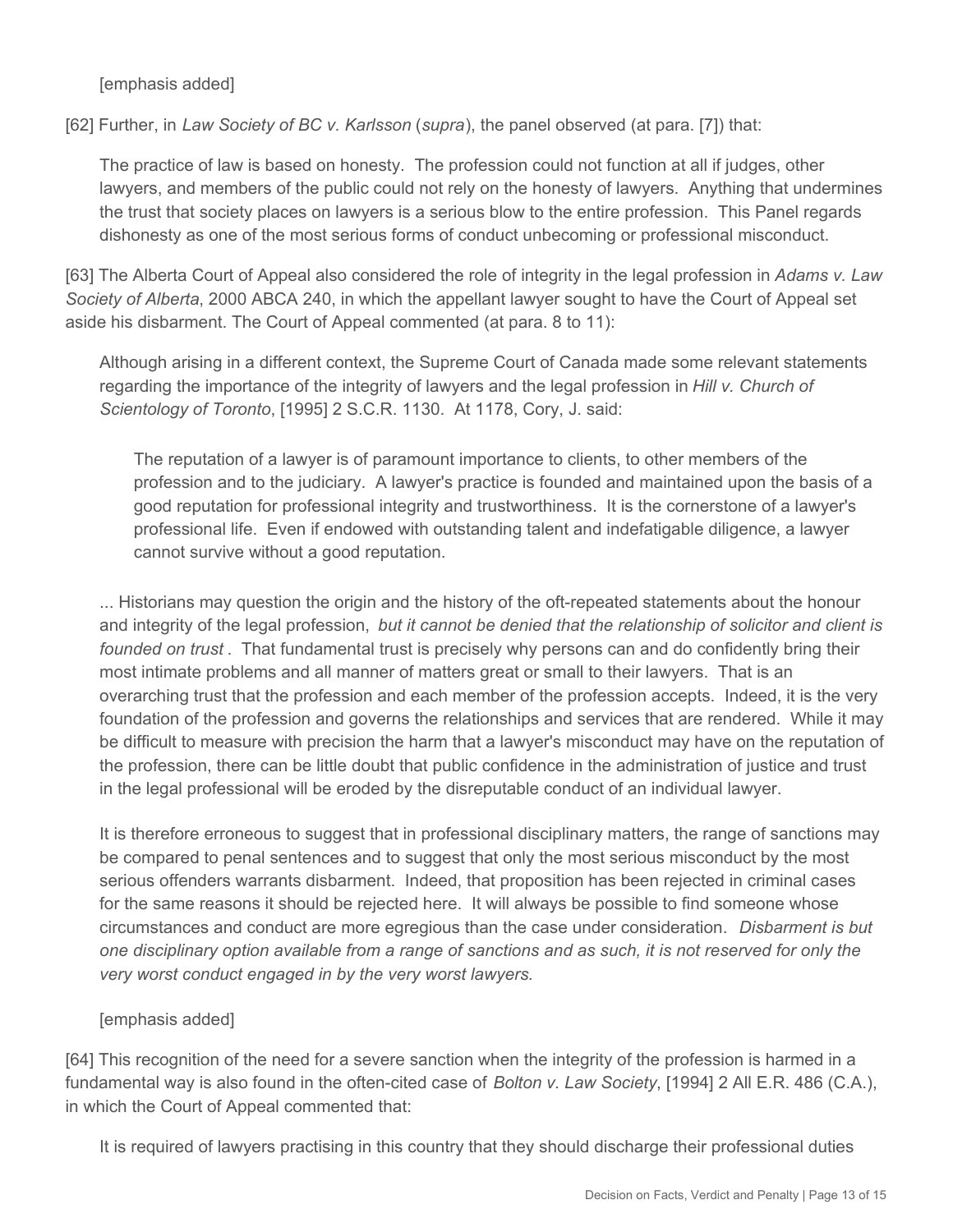with integrity, probity and complete trustworthiness. ...

Any solicitor who is shown to have discharged his professional duties with anything less than complete integrity, probity and trustworthiness must expect severe sanctions to be imposed upon him by the Solicitors Disciplinary Tribunal. Lapses from the required high standard may, of course, take different forms and be of varying degrees. The most serious involves proven dishonesty, whether or not leading to criminal proceedings and criminal penalties. In such cases the tribunal has almost invariably, no matter how strong the mitigation advanced for the solicitor, ordered that he be struck off the Roll of **Solicitors** 

## **Range of Penalties**

[65] There are two relevant prior British Columbia Law Society cases in which dishonesty in an application for admission were considered.

[66] In *Law Society of BC v. Carr-Harris* (*supra*) the member was found to have engaged in conduct unbecoming in respect of his failure to disclose his prior history of mental illness and a criminal conviction in 2000 in respect of the sexual assault of his minor stepdaughters (which occurred in the 1970's). The Panel considered disbarment, but instead imposed a penalty of a fine of \$20,000, placing considerable emphasis on the view that suspension or disbarment would render him unable to meet his financial obligations pursuant to a settlement agreement entered into with his stepdaughters.

[67] The Panel also stated:

... we accept Mr. Carr-Harris' explanation that given the timing and the previous circumstances surrounding his ejection from medical school after completing 5 of 6 required years, that his inclination to be less than fully candid is understandable in all of the circumstances. We make these observations knowing that at the time these representations were made to the Law Society Mr. Carr-Harris was not an entirely well man. He was at that time (1966) well within the time frames during which the Bipolar 1 Disorder was having a significant impact upon his life and these difficulties were exacerbated by the problems occasioned by excessive usage of alcohol and drugs.

[68] For these reasons the *Carr-Harris* decision is of limited value in terms of the appropriate discipline in these circumstances.

[69] The most recent case is *Law Society of BC v. Karlsson* (*supra*), which proceeded pursuant to Rule 4-22. In that case, the panel accepted that the appropriate disciplinary action in respect of three applications for admission (two for temporary articles and one for enrolment) made by the Respondent with untrue statements was a " short" suspension of six weeks. As in this case, in *Karlsson* the Respondent failed to disclose criminal charges (as well as his conviction on a weapons charge, on which he received a conditional discharge).

[70] There are three significant factors that, in our view, make the Respondent's conduct more serious than that considered in *Karlsson* and thus require a more severe penalty.

[71] The Respondent lied in order to conceal his true identity. He had used the name McGory for his entire life until his early 30s. From then until he made his application at the age of 41, he used both names. Concealing one's identity prevents the Law Society from conducting background checks with respect to character, especially criminal record checks. Where good character is prerequisite to admission, concealing the bulk of one's life from the Law Society strikes at the very core of the admission process.